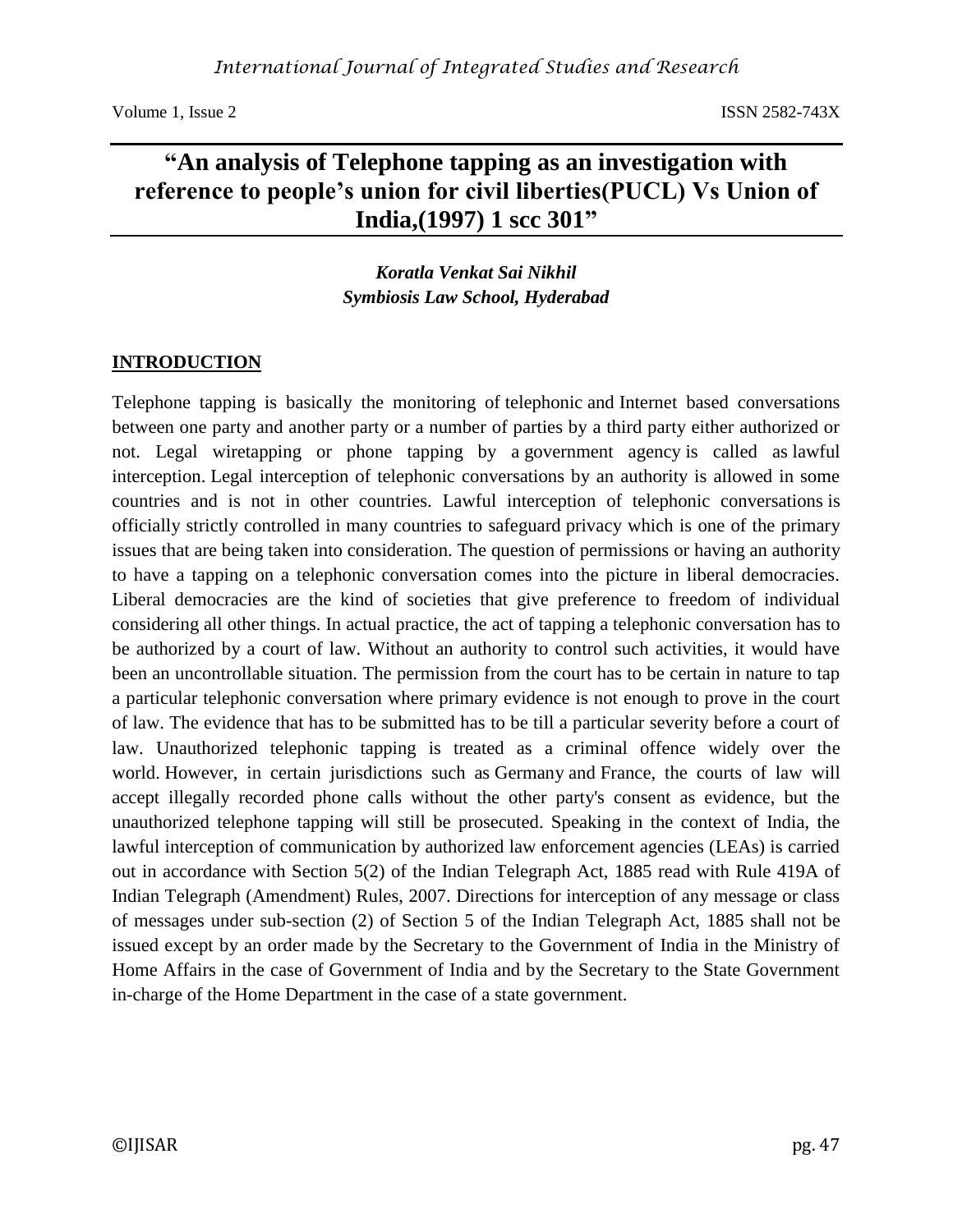## **RESEARCH OBJECTIVES**

- To analyze the essentials of tapping conversations of parties through telephone
- To analyze the position of authority that controls the activity of telephone tapping
- To compare the position of India with other countries in the context of telephone tapping and other means of tapping of conversations
- To observe the differences between developed countries and developing countries in the context of tapping of conversations of particular parties
- To analyze the permissions and authority that is needed to control a particular tapping of conversations between parties
- To observe the activity of telephone tapping in the light of decided cases in the country
- to observe the status of decided cases in the country in the context of telephone tapping

## **RESEARCH QUESTIONS**

- to find out whether the act of telephone tapping actually need any authority to control the activity
- to find out why the act of telephone tapping by third parties is considered illegal in the country
- to find out why the act of telephone tapping is allowed in certain countries
- can evidence in the form of telephonic conversations is actually admissible in the court of law or not
- Is there a breach of fundamental rights of an individual by the act of telephone tapping or not
- Is telephonic tapping by third party be allowed in the court of law as a legal form of evidence or not

## **RESEARCH DESIGN**

The research design of this particular research paper is based on the framework of various methods and techniques which will be lending a hand to make this research paper valid. The explanatory and analysis based research methodology clearly makes the research objectives more clear and distinct. The particular research design used in the paper makes it more transparent and easy to understand. The research design includes the following elements:

- 1. Accurate purpose statement of research design
- 2. Techniques to be implemented for collecting details for research
- 3. Method applied for analyzing collected details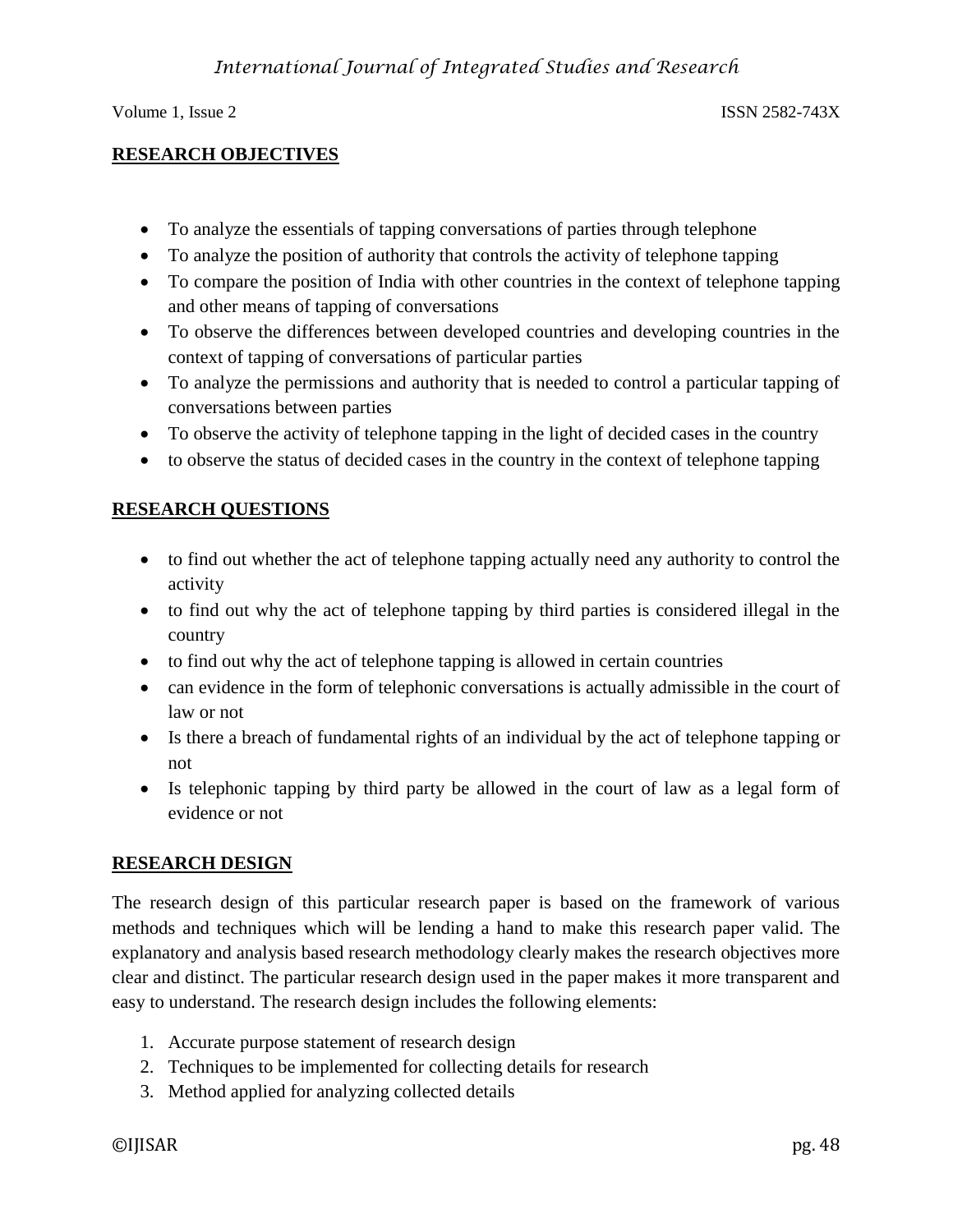- 4. Type of research methodology
- 5. Probable objections for research
- 6. Settings for research study
- 7. Timeline
- 8. Measurement of analysis

## **METHODOLOGY**

The methodology chose for this particular research paper is framed on both qualitative and quantitative methods of research development. The particular method chosen is based on a set of rules and objectives that chooses the topic of research i.e foreign judgment under civil procedure code of 1908. And then follows the selecting of research method for the research paper, after selecting of research methodology the objectives and other necessary elements have to be mentioned. The specifications of the research paper have to be mentioned. The suggestions for the flaws that are found in the decree that defines foreign judgment mentioned under civil procedure code of 1908. The conclusion and reviews and other suggestions for the topic of the research paper takes place after the elements of the paper are mentioned.

### **LITERATURE REVIEW**

The sources that are being used in this particular research paper are a set of law websites, a couple of journals, a set of books and a couple of research papers. The sources that are being used are empirical and constructive in nature. The sources have helped me in making the paper a bundle of information. The research paper consists of information that is theoretical and conclusive in nature. It even is collective in the context of the information that is being taken into consideration and also used in the particular research paper.

## **DESCRIPTION**

The term telephone tapping means wiretapping or interception of phone. The act of telephone taping was first used in the United States of America in the early 1890's<sup>1</sup>. After the invention of telephone recorder, the act of telephone tapping gradually came into limelight. The act of telephone tapping was gradually brought under the purview of law in the year 1928<sup>2</sup>. In 1928, the act of telephone tapping had to face a lot of hue and cry from the people at large<sup>3</sup>. One of the instances that happened during the American society's hue and cry over the act of telephone tapping was the conviction of Roy Olmstead, a Seattle bootlegger, on the basis of evidence so

 $\overline{\phantom{a}}$  $1$  The united states was one of the first countries to implement laws on telephone tapping.

<sup>&</sup>lt;sup>2</sup> New set of rules and laws were being formulated for the control of the act of telephone tapping in the country.

 $3$  No proper means of using a law on telephone tapping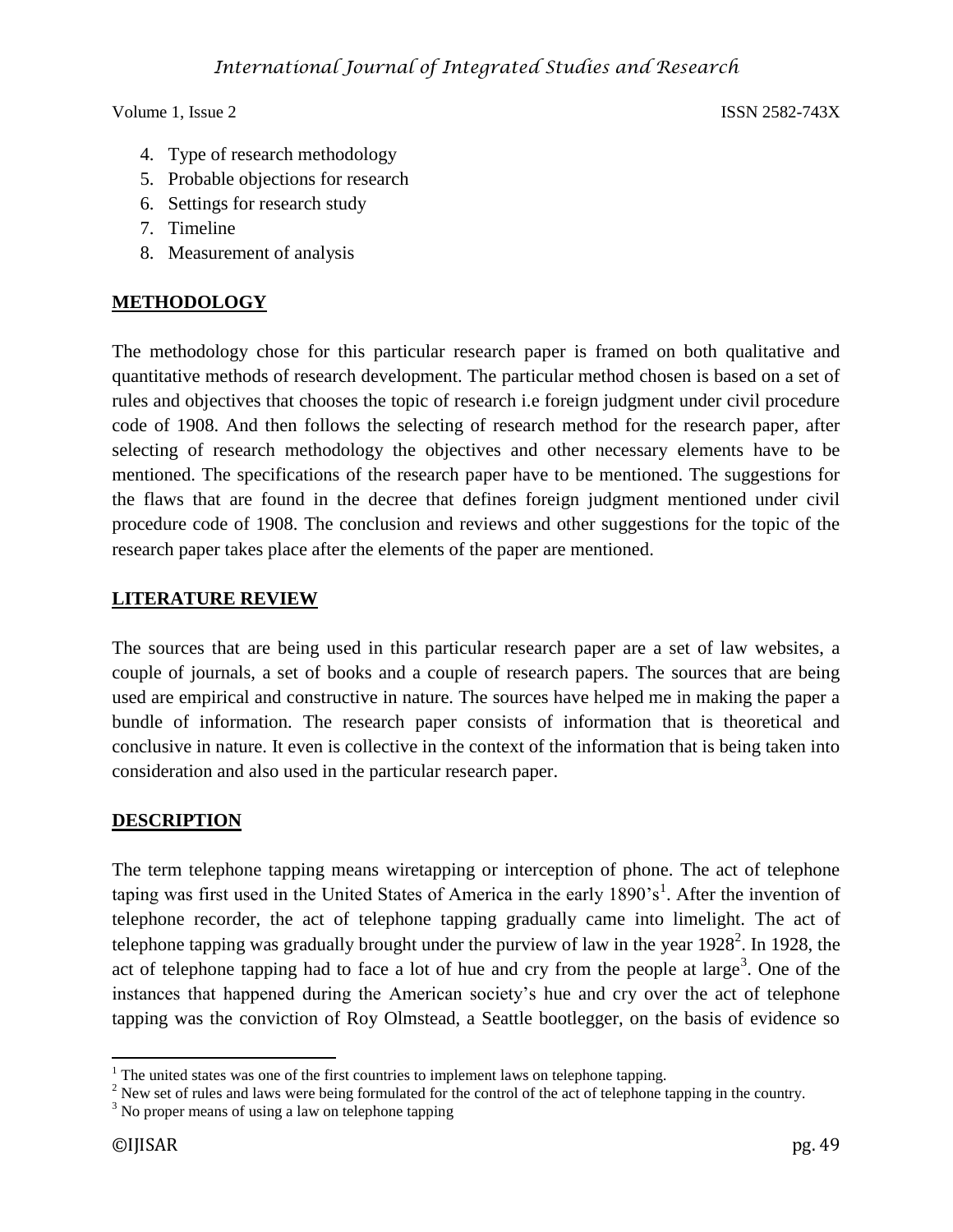provided by telephone tapping a telephone line in his house<sup>4</sup>. The petitioner then stated that the act of telephone tapping in his house was a direct violation of fundamental rights that are enshrined in the constitution. The Honorable court of law after taking the suit into consideration and listening to both the sides held that the act of telephone tapping does not amount to any kind of physical violation or incursion of privacy of any individual. Before the attack that happened on Pearl Harbor and the ingress in the World War II by United States, the United States House of Representatives have held deliberations and discussions on the issue of legitimacy of the interception of an individual's telephone for defense by a nation<sup>5</sup>. After a lot of deliberations form the government and the opposition in the United States House of Representatives, important decisions and conclusions have taken place and were decided years before the happening of the World War II. The outcome of the issue of legitimacy of the act of telephone tapping came out to be contrasting to what was expected. In the case of "Katz vs. United States", the honorable supreme court of law of the United States has opined that the act of wiretapping or telephone tapping needs to be accompanied by a warrant given by a specific authority<sup>6</sup>. The Foreign Intelligence Surveillance Act or FISA was inducted in the year 1978 for monitoring the warrants for wiretapping or telephone tapping in the United States<sup>7</sup>.

The Indian constitution under article 21 says that, "No individual shall be deprived of his/her life or personal liberty except according to the procedure established by law in the country"<sup>8</sup>. The phrase 'personal liberty' also includes the term 'right to privacy' under the Indian constitution. An individual under the Indian constitution clearly mentions that a person may exercise his or her right to safeguard his personal privacy first and then the privacy of his family, issues of education, marital status, offspring and all other issues concerned. Lewis D.Bradies defined privacy in the year 1890 as "The right to be let alone", this was being subjected to a lot of criticism in the  $1890's<sup>9</sup>$ . In the moral and ethical context, it is not right to poke the nose into others sensitive matters. On the other hand, it is taken into consideration that it's an act of constitutional obligation in the sacrosanct context. In the context of privacy, the state can neither bring the information into public about the issues such as political vendetta or the Watergate that is infamous, secretive maters and other selective matters of public interest, nor can the state make any investigation or any act of collecting evidence.

In case it does so, only when the law mandates, it can be considered that it violates the right to privacy, right to live with dignity and respect that are enshrined under the Indian constitution.

 $\overline{a}$ 

<sup>4</sup> https://www.newyorker.com/culture/culture-desk/the-bootlegger-the-wiretap-and-the-beginning-of-privacy, an article written by Karen abbott in 2017.

<sup>&</sup>lt;sup>5</sup> https://www.britannica.com/event/World-War-II, an article written by john graham.

<sup>&</sup>lt;sup>6</sup> https://supreme.justia.com/cases/federal/us/389/347/, deals with the case of katz vs the United states

<sup>7</sup> https://epic.org/privacy/surveillance/fisa/, an analysis on FISA

<sup>8</sup> https://www.lawctopus.com/academike/article-21-of-the-constitution-of-india-right-to-life-and-personal-liberty/, deals with article 21 of the Indian constitution.

<sup>&</sup>lt;sup>9</sup> https://g.co/kgs/XyBnhR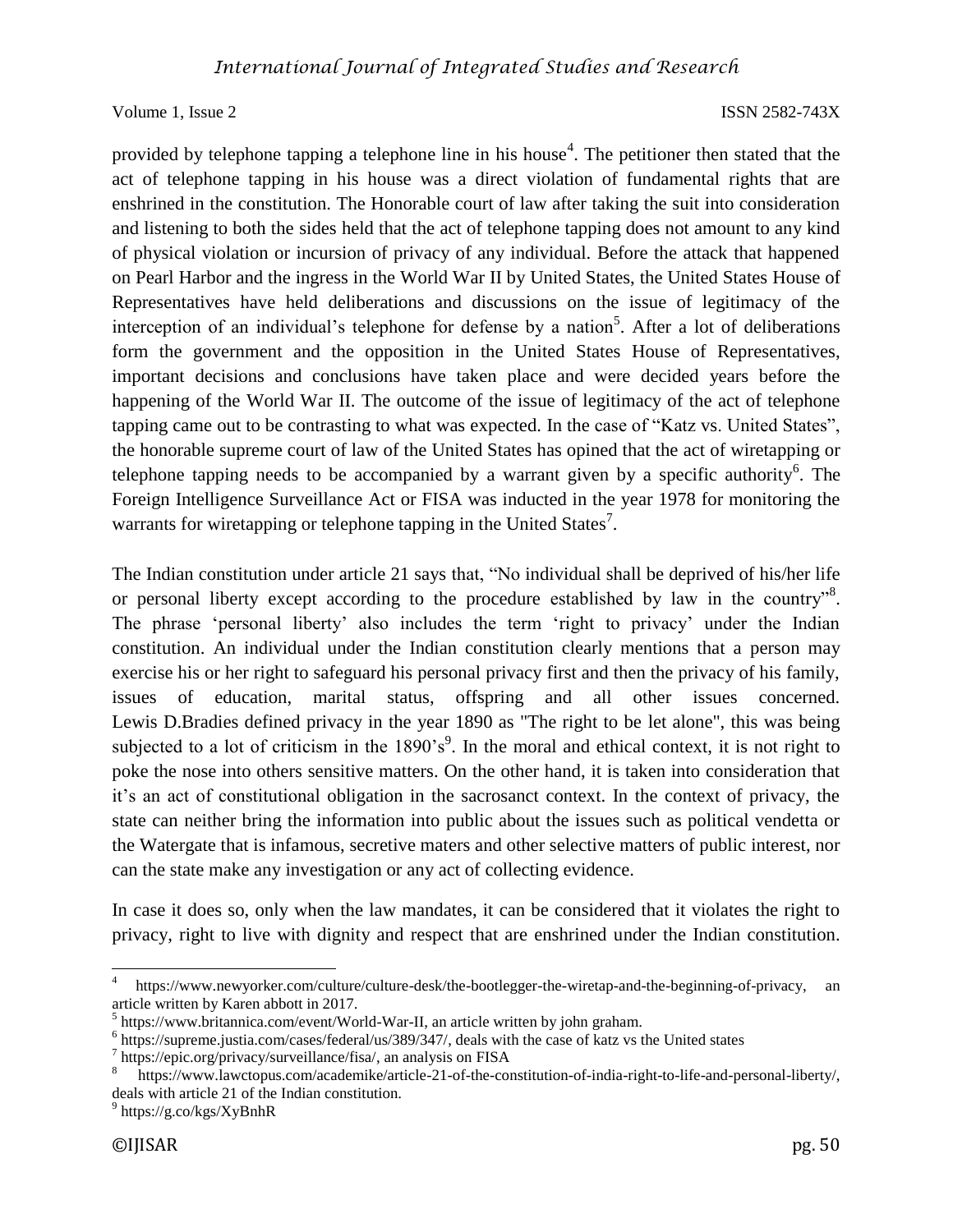Human rights as an element has taken into consideration that any person so recognized must be provided with protection from intrusions in the issue or privacy as a whole. Justice Frankfurter has clearly mentioned in the  $4<sup>th</sup>$  amendment in the United states constitution that "The issue of privacy violations have to be condemned as inconsistent with in applying the 4th Amendment to the US Constitution, had said that the privacy violations are required to be taken into account as inconsistent in the context of human rights enshrined in the history and the also the basic constitutionally valid documents $^{10}$ .

The phrases of life and liberty are not be considered as empty words. The words include all those necessary materials which enumerate a meaning to the phrase. The issue of privacy of any individual is to be taken into account as a part of his or her life that is enshrined under the Indian constitution. Any kind of Infringement to this particular right will be considered valid only if it is in the constitutional limitations enumerated under the constitution of the country.

Right to freedom and expression enumerated under the Indian constitution will be directly affected in case the act of telephone tapping is exercised on any individual. Both these rights will be taken into consideration as those are the fundamental rights of any individual that are enshrined under the Indian Constitution. Article 21 of the Indian Constitution talks about the protection to the life and liberty of any individual mentioned under the Indian constitution $11$ . The act of telephone tapping even violates the right to privacy that is enshrined under the Indian constitution upon the individuals. Protection of life and liberty mentioned under article 21 of the Indian constitution can only permit any such legislature made into law which agrees on the terms of constitutional requirements and also includes any such procedure which is fair, reasonable and just in nature. In addition, the violation of right to freedom of speech and expression is not acceptable except for the relevant right that article 19 of the Indian constitution provides in  $\text{detail}^{12}$ .

The act of Telephone tapping includes listening to or recording a communication that is made in a telephone clandestinely with a skeptical intention of collecting the information about an individual's activity<sup>13</sup>. The act of telephone tapping is also termed as 'wire-tapping' in some countries especially the United States. That act of telephone tapping is an act that violates right to privacy of an individual, but in some cases that act of telephone tapping may be considered legal in nature. The act of telephone tapping is legal when the permission for the act of telephone tapping is taken from a concerned authority. In cases where the act of telephone tapping is done

l  $10$  https://www.law.cornell.edu/wex/fourth\_amendment, describes the  $4<sup>th</sup>$  amendment to the American constitution.

<sup>11</sup> https://www.lawctopus.com/academike/article-21-of-the-constitution-of-india-right-to-life-and-personal-liberty/, deals with article 21 of the Indian constitution.

<sup>&</sup>lt;sup>12</sup> https://indiankanoon.org/doc/1218090/, describes article 19 of the Indian constitution.

<sup>&</sup>lt;sup>13</sup> https://globalfreedomofexpression.columbia.edu/cases/peoples-union-civil-liberties-v-india/, analysis of the act of telephone tapping with accordance with decided case laws.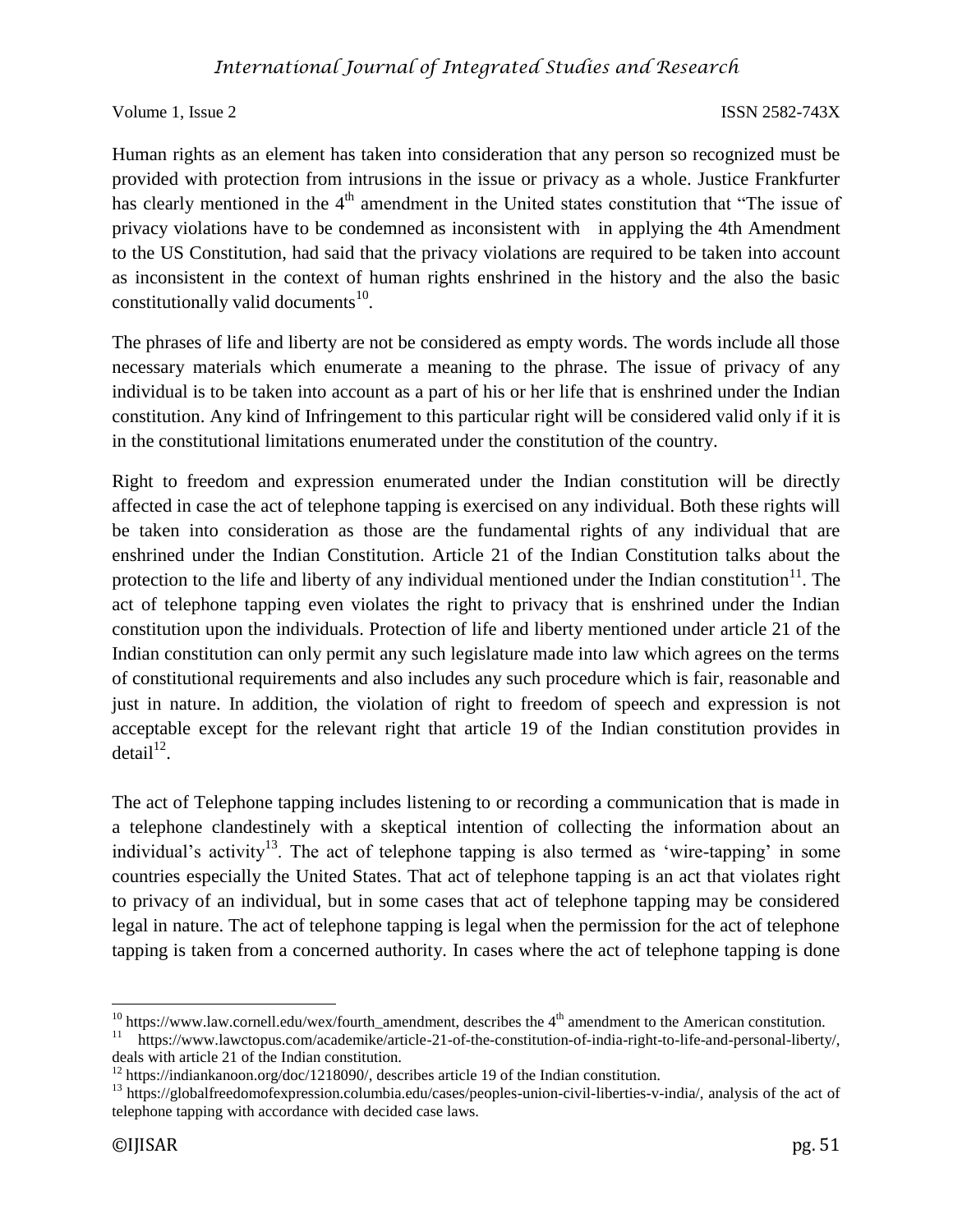in an illegal manner and for a mala fide purpose, the accused will be prosecuted for the same act of telephone tapping that is illegal in various laws.

In most of the countries, that act of telephone tapping is illegal and also held as a crime. The countries so having such kind of laws where it is held illegal, may follow due process of law that is enshrined in the code of conduct. In India, the act of telephone tapping can only be exercised with a duly attested permission from the concerned department. Only such acts which are acceptable before the authority can be held legal in the country. on the other hand, when the act of telephone tapping is exercised in an illegal manner, the individuals who have exercised that act will have to be held responsible before the court of law for breach of privacy of an individual.

The element of Telephone and other communication services are mentioned under  $31<sup>st</sup>$  entry of the Union list under the Indian Constitution<sup>14</sup>. The act of telephone tapping is mentioned under  $7<sup>th</sup>$  entry of the federal list under the government of India act of 1935<sup>15</sup>. As mentioned under the Indian constitution and the government of India act of 1935, the act itself has taken reasonable measures in the context of advancement of science under entry 7 of List I of the Indian Constitution. Posts and telegraphs, wireless broadcasting, telephones are very well versed in the 7<sup>th</sup> entry of list I of the Indian constitution and the government of India act of 1935. The act also includes entry 31 of list I of the Indian constitution, that talks about the preserved entry and therefore there is a requirement to construe the particular word, 'telegraphs' that consists of wireless broadcasting, telephone and other forms of communication.

Section 5(2) of the Indian telegraphic act of 1885 provides the necessary rights to both central as well as the state governments in the context of right to intercept telephones of individuals in the country<sup>16</sup>. There may arise situations where the authorities have to be record the telephonic conversations to be provided as evidence for investigative purposes or to be submitted before a court of law. The concerned authority needs to have a strong basis to suspect the acts of an individual and hence record the telephonic conversations of that individual to be permissible before that court of law. Any personnel seeking permission for exercising the act of telephone tapping need to take the permission of the hoe ministry before exercising the act of telephone tapping on any individual. The particular reasons along with detailed background report needs to be submitted to the concerned parties for permission of the act of telephone tapping on any individual. In addition to that report and other particulars, the dire need for interception of that particular telephonic conversation needs to be well versed and be submitted before the concerned authority. Only when the report and the need to intervene the telephonic conversations of an individual is mentioned and duly defined, only then the ministry will be considering the

 $\overline{\phantom{a}}$ <sup>14</sup> https://en.wikipedia.org/wiki/Union\_List, describes the union list of the Indian constitution

<sup>15</sup> http://www.legislation.gov.uk/ukpga/1935/2/pdfs/ukpga\_19350002\_en.pdf, government of India act of 1935.

<sup>&</sup>lt;sup>16</sup> https://dot.gov.in/act-rules-content/2442, Indian telegraphic act of 1885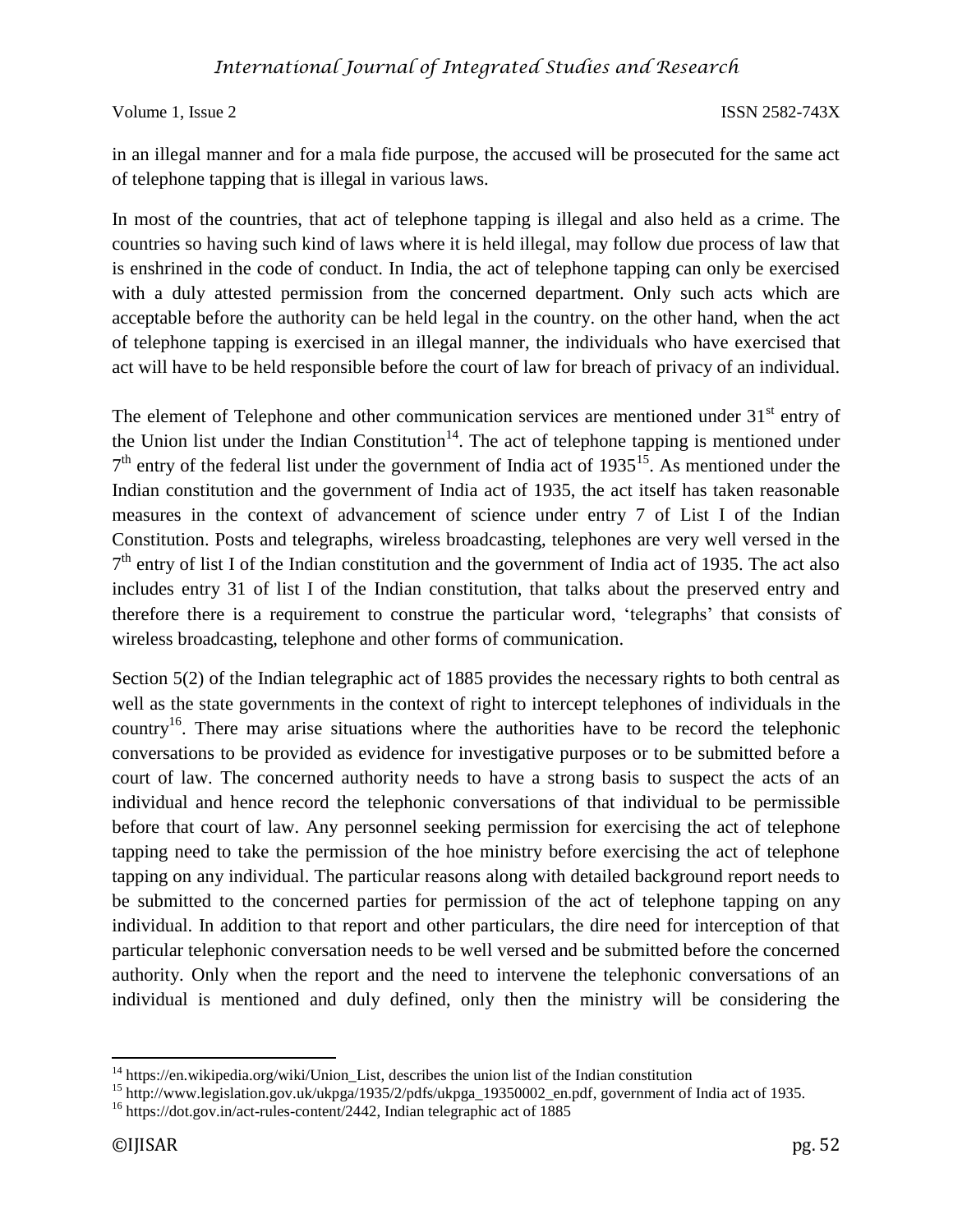application for the interception of telephonic conversation taking the merits of the case<sup>17</sup>.

An authorization slip needs to be duly attested and submitted before the concerned authorities before exercising the act of telephone tapping on an individual. After the slip is being submitted before the concerned authority, the Home secretary of that particular state after due examination will accept and provide with necessary warrants and permissions. A Qualifier in the slip explicitly states that politicians or political representatives who are elected have immunity from the act of telephone tapping under due process of law. After incorporation of various laws on wiretapping or telephone tapping, most of the cellular providers have a separate linkage of mobile data connectivity, where all the users of the mobile network of that company will be easily accessible for telephonic tapping by the concerned authority by the government. The mediators and other cellular data providers have a definite location where they exercise the act of telephonic conversations of any individual who are being suspected by the concerned authorities. There are two definite classifications of telephone tapping services that are exercised by the authorized parties<sup>18</sup>.

- Integrated services digital network. In this kind of classification of telephone tapping, a definite intercession server of the concerned authority, makes actions to tap a particular telephonic conversation and then directly conveys that telephonic conversation through a primary rate interface (PRI) line to an office of a government agency defined under the due process of law. In addition to that, the police will also have the authority to be able to eavesdrop to that particular telephone of any individual and collect the recording of the intercepted telephonic conversation of that individual in the linked computers. A sound file will also be stored and provided before the court of law if it is necessary in that case concurrently.
- A leased line is kind of private bi-directional or symmetric telecommunication circuit between two or more specific locations that are provided according to a commercial contact on specified terms. A private connection is sometimes also called as a private circuit. Leased lines of communication are not switched circuits unlike the traditional telephone lines that are used in the telephone lines in the public switched telephone network or PSTN and these lines are not generally switched circuits and hence these numbers do not specifically have any telephone number. Each other end of the line os permanently connected and completely dedicated to the other side of the communication. These leased lines can be used for telephonic, internet based and other wireless means of communication. Some of these leased lines of network are ring down service and based

 $\overline{\phantom{a}}$ 

<sup>17</sup> https://en.wikipedia.org/wiki/Telephone\_call\_recording\_laws, various laws across the globe in the context of telephone tapping.

<sup>&</sup>lt;sup>18</sup>https://www.right2info.org/cases/r2i-union-for-civil-liberties-pucl-and-another-v.-union-of-india-and-another, detailed analysis on the act of telephone tapping with decided landmark case laws.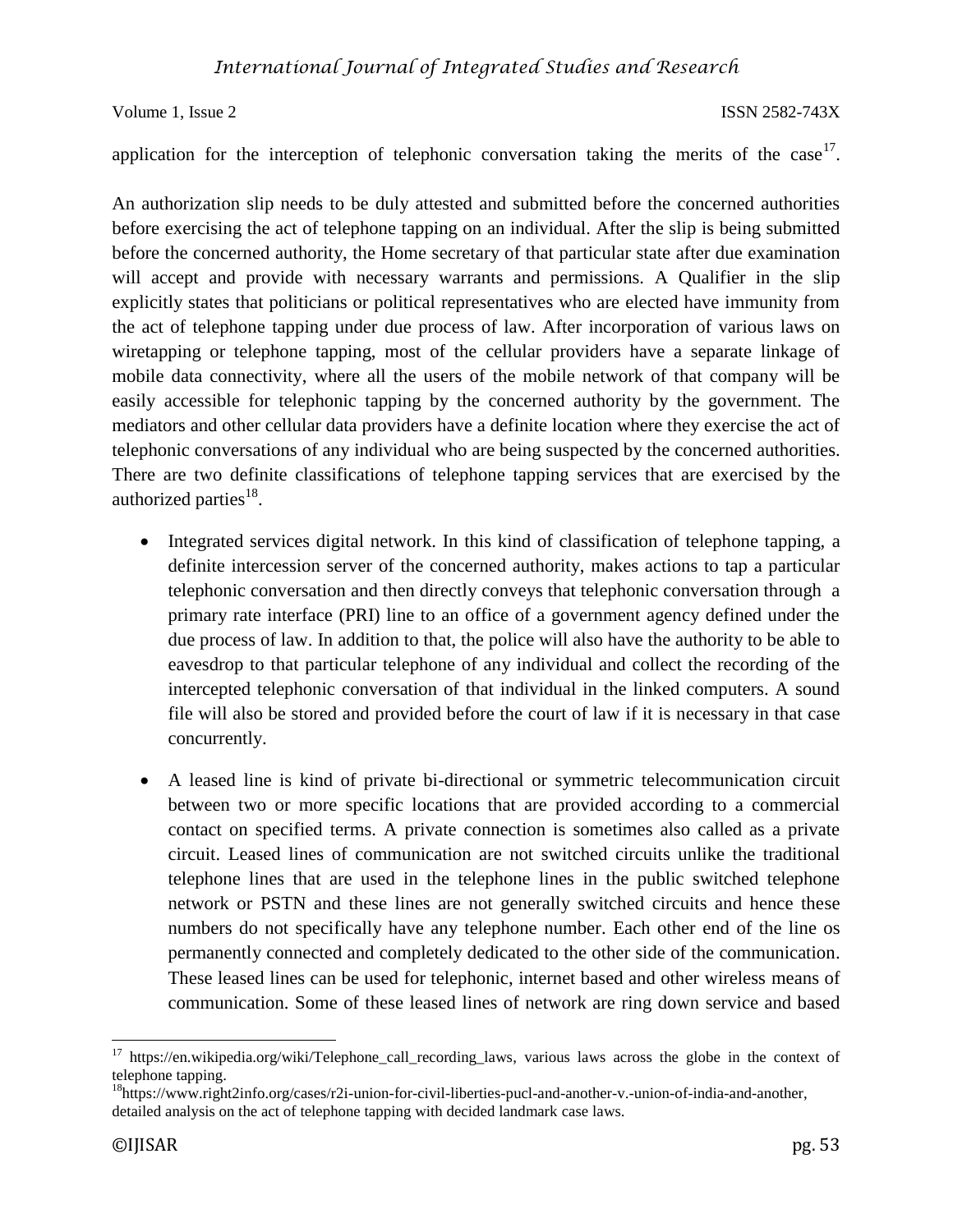other kinds of services are private connection based that are mainly private branch exchange or network routered.

Leased lines are mostly used for businesses and other commercial works where it is necessary to connect geographically distant offices situated around the globe<sup>19</sup>. A leased line is always active contrasting to the dial-up based connections that are available. The recurring lease fees and the distance between the end points are the main roadblocks that the leased line kind of communication faces. Since the connection does not carry third-party communications, the carrier can assure a given level of quality. The carrier can assure a given level of quality as there is absence of third party communications in the connection that is established. Internet-leased line is a premium Internet connectivity product that uses fiber optics to deliver the data. The Internet based lease line provides the users an uncontested and a symmetrical bandwidth with complete duplex traffic. The synonyms for the internet based leased line are Ethernet leased line, dedicated line, data circuit or private based line.<sup>20</sup>

## **Landmark case Decision:**

"People's union for civil liberties vs Union of India"

• Overview:

This particular case deals with the inherent rights of a voter as an individual to apply secrecy while casting his or her vote which thereby incorporates that individuals decision of not casting a vote or so called negative voting. In a similar context, a suit was being filed before the court of law in the case of, Kuldip Nayar and the association for democratic reforms and also peoples union for civil liberties dealing with the status of the individual to cast his or her vote as a fundamental right or a statutory right in the country which can very well verse the responsibility and the amenability to writ jurisdiction under article 32 of the Indian constitution<sup>2122</sup>. The question of whether the decision in the case of kuldip nayar case was overridden or not was also dealt with in the present case. The honorable supreme court of India, has decided in the latter two judgments that the right to information as a fundamental right under right to freedom of speech and expression enshrined in the Indian constitution under article 19(1)(a) that the Indian constitution includes the voters particular rights duly enshrined upon them and also to understand the antecedents of electoral representatives which also includes their criminal background, assets owned, liabilities, relations and other similar qualifications<sup>23</sup>.

l <sup>19</sup> https://en.wikipedia.org/wiki/Leased\_line, leased line defined and elaborated.

<sup>&</sup>lt;sup>20</sup> https://indiankanoon.org/doc/31276692/, act of telephone tapping analyzed with decided case laws.

<sup>21</sup> http://lawtimesjournal.in/kuldip-nayar-v-union-of-india-and-ors-case-summary/, kuldip nayar case decied by the court of law.

<sup>&</sup>lt;sup>22</sup> https://indiankanoon.org/doc/981147/, article 32 of the Indian constitution.

<sup>&</sup>lt;sup>23</sup> https://indiankanoon.org/doc/1218090/, article 19 of the Indian constitution.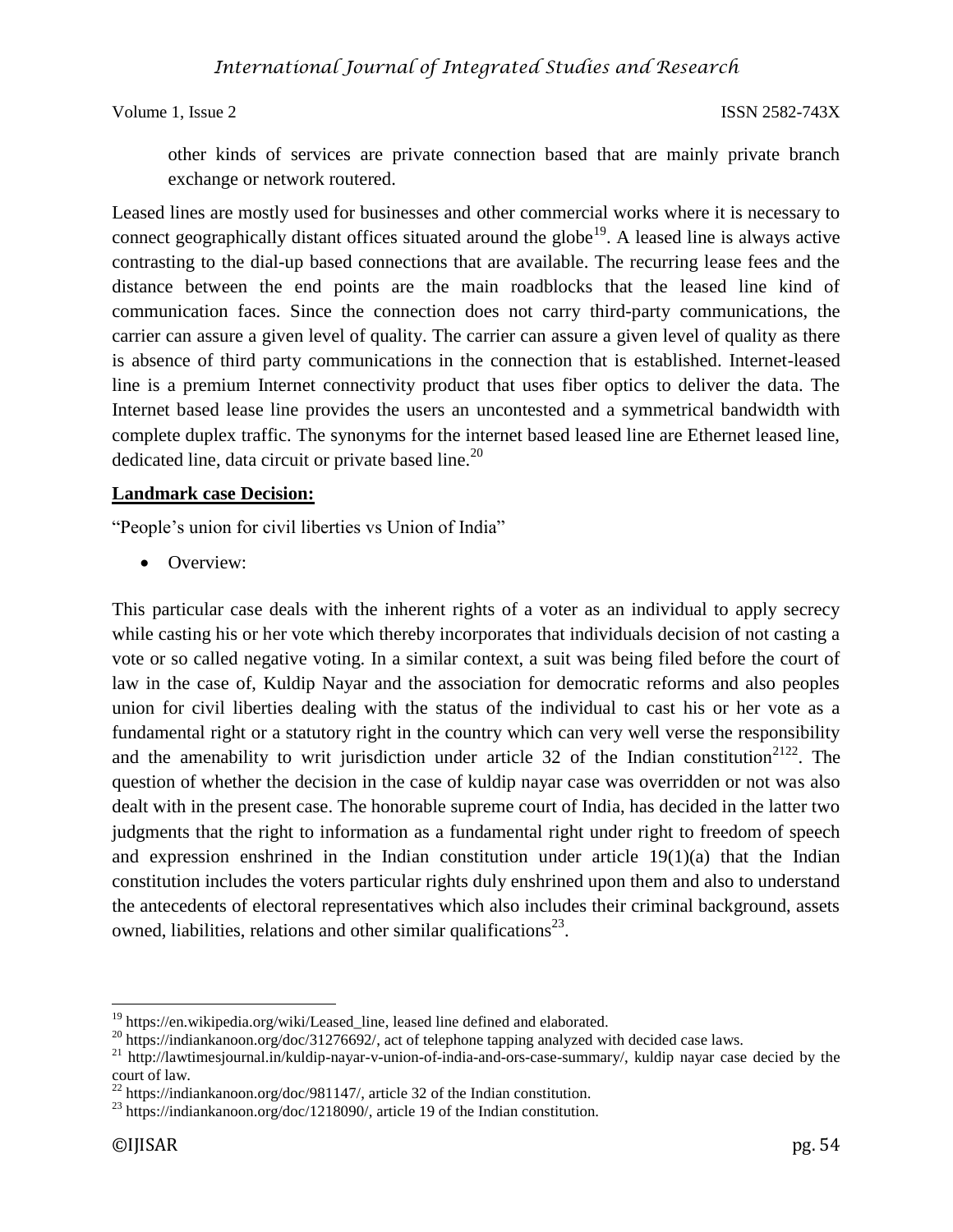• Facts in brief:

Peoples union for civil liberties, an NGO which works on civil liberties and rights of an individual in the society has filed a writ petition under with accordance with law and the constitution under article 32, questioning the validity in the constitutional context and also the rules mentioned under the conduct of election rules,1961 to be precise, 41(2), 41(3) and 49-O which dealt with the provisions that violate the confidentiality of casting a vote which is considered as a fundamental to the element of free and fair election process and is also required to be maintained and regarded under the process defined and categorized under the law. Section 128 of the representation of peoples act of 1951 and also the rules (39) and (49-M) under the due process of  $law<sup>24</sup>$ 

- Issues raised:
- 1. Whether or not a writ under article 32 of the Indian constitution can be raised in this particular case dealing with a statutory right of voting?
- 2. Whether or not the decision laid down in the case of Kuldip Nayar dealing with the right of a voter needs to be re-considered and whether or not the two judgements- Association for democratic reforms' and PUCL stand overruled?
- 3. Whether or not the rules 41(2)(3) and 49-O under the conduct of election rules,1961 violate the fundamental rights of the voter<sup>25</sup>?
- Judgment:

The honorable supreme court of India ahs opined that it is competent to hear the issues raised under the writ petition for the reasons mentioned below:

- i. The Honorable court of law in the case of union of India vs association for democratic reforms has decided upon the issue that the act of casting a vote is to be considered as a facet of the right of expression of an individual and be protected or defender by or under article 19(1)(a) of the Indian constitution<sup>2627</sup>.
- ii. Taking the case of peoples union for civil liberties into consideration, the court of law has classified between right to vote and the freedom of casting a vote for an individual and thereby opined that by the right to vote or cast a vote it is to be considered as a statutory right but the choice made by the voters in the context of casting a vote taking their credentials into account is not to be taken into account

 $\overline{a}$ <sup>24</sup> http://legislative.gov.in/sites/default/files/A1950-43.pdf, representation of peoples act of 1950 25

http://legislative.gov.in/sites/default/files/%282%29%20THE%20CONDUCT%20OF%20ELECTION%20RULES %2C%201961.pdf, conduct of election rules of 1961.

<sup>&</sup>lt;sup>26</sup> https://indiankanoon.org/doc/1218090/, article 19 of the Indian constitution.<br><sup>27</sup> https://globalfreedomofexpression.columbia.edu/cases/union-india-uoi-

<sup>27</sup> https://globalfreedomofexpression.columbia.edu/cases/union-india-uoi-v-respondent-association-democraticreforms-another-peoples-union-civil-liberties-pucl-another-v-union-india-uoi-another/, case analysis of union of india vs association for democratic reforms.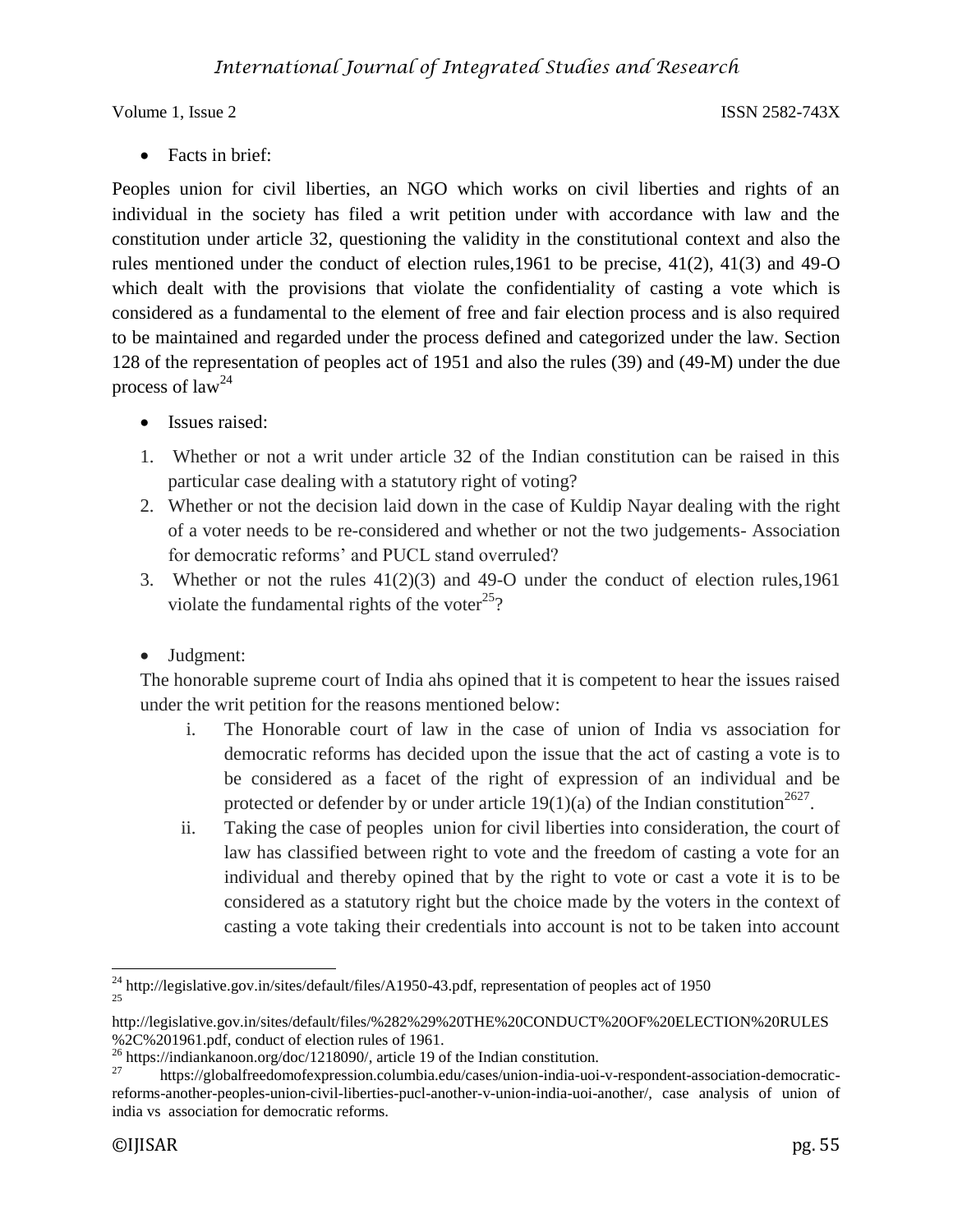as a form of expression mentioned under article  $19(1)(a)$  of the Indian constitution. The act of casting his or her vote in the favor of one individual or the other individual candidates directly is linked to the expression of his or her opinion and preference and also that end stage in the exercise of voting rights takes into account the accomplishment of the freedom of expression of the voter and this indirectly includes article 19(1)(a) of the Indian constitution.

- iii. The fundament right of freedom of speech and expression under article  $19(1)(a)$ of the Indian constitution which is read with section 79(d) which is a statutory right is considered as a recognition of the right to refrain from voting, directly violated on unreasonable grounds if the right that includes not to vote effectively id denied and confidentiality is breached or compromised.
- iv. On the second issue raised before the court of law, both the previous judgments have not changed or altered the position that right to vote is to be held as a statutory right but that has to be added in the issue of right to know the detailed background of a particular candidate is a fundamental right of a particular voter so that he or she can take a step in rationality of expressing himself or herself while exercising the particular statutory right to vote an individual. Therefore, the case of kuldip nayar does not overrule or supersede the two decisions given by the court of law in the case of association for democratic reforms and peoples union for civil liberties but that only reaffirms what decision was held in the two judgments pronounced by the court. In addition to that, the case of kuldip nayar distinguished between the constituency that is directly based on the representation, indirect elections to lok sabha and legislatures of states in the country, and the element of proportional representation in a democratic country mentioning case of members as to be elected on party lines which is subjected to discipline of the party lines and also to be held liable to be expelled for discipline breach. In similar cases, a system of open ballot makes its works which will not decrease the value of free and fair elections in the country. In the former kind of election system, it's the people who make an act to vote and maintenance of confidentiality which becomes a must as it involves direct elections where the individuals cast the votes without any fear of being subjected to victimization if his or her vote is disclosed $^{28}$ .
- v. In the third issue, the court has upheld the rights of the citizens under the constitution in the issue of right to cast a vote as negative in the process of elections and also held that the constitutionality of rules mentioned under rules

 $28\,$ <sup>28</sup> http://www.legalservicesindia.com/article/2216/Kuldip-Nayar-V.-Union-of-India-AIR-2006-SC-3127.html, case analysis of the case of kuldip nayar case.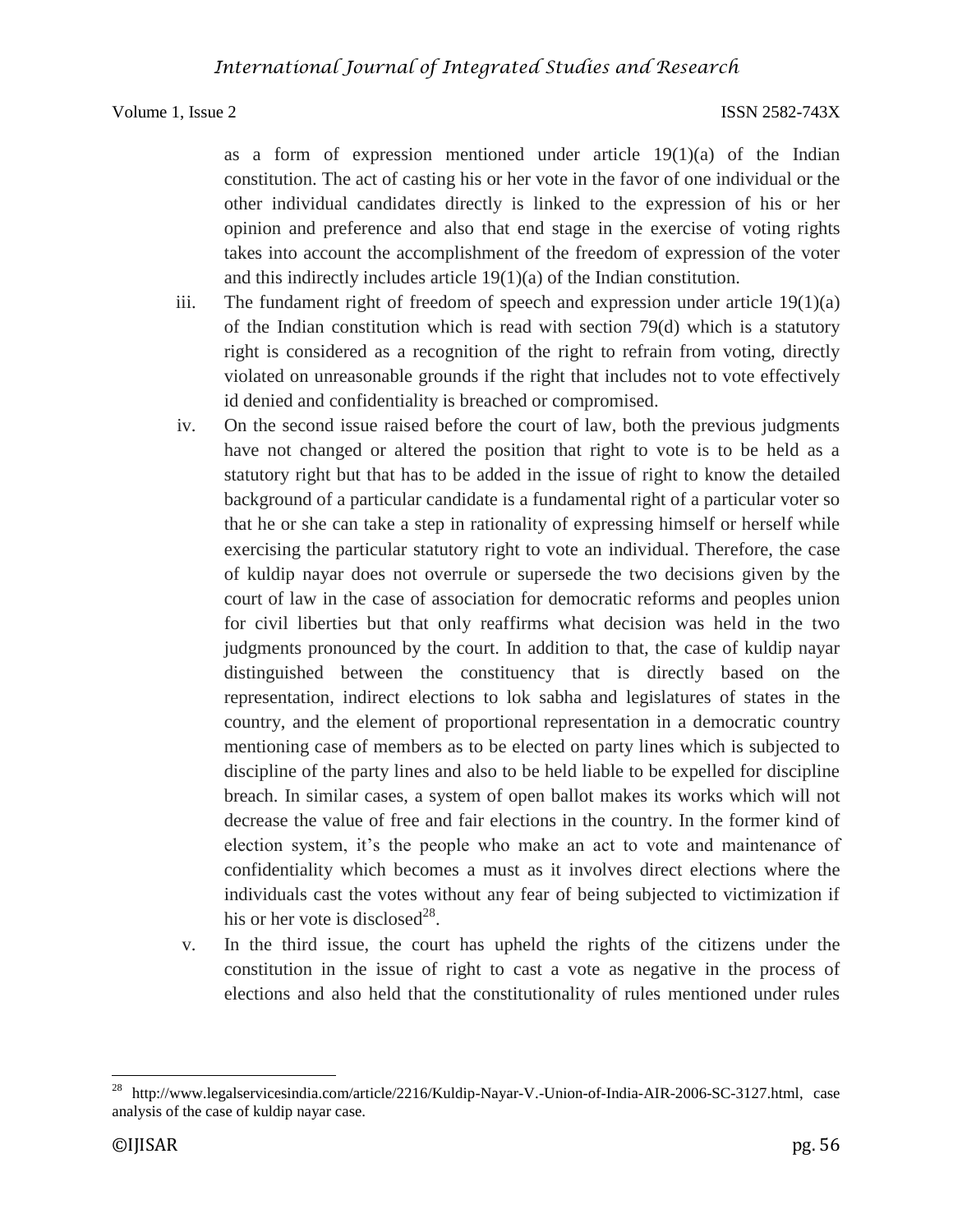41(2),(3) and 49-O in the context of conduct of election rules which were impugned as<sup>29</sup>:

- a. In a particular system of direct elections, confidentiality is an essential part in order to sustain the effectiveness and subjectiveness of a vote which also means that action of elections could not be considered as free and fair unless and until the confidentiality is maintained. Since freedom to cast a vote impliedly includes the freedom not to vote, it would be taken into consideration as arbitrary in nature and also to extend secrecy to one individual and not to the other.
- b. The concept of effective democracy which functions on the issue of free and fair elections which is considered as a basic fundamental right of any individual under the Indian constitution as opined by the court of law in the case of Indira Nehru Gandhi vs Raj Narain<sup>30</sup> and also the issue of free and fair elections includes alongside the ambit of the right of an electoral which is registered, to cast his or her vote without any external force being exerted on them because of reprisal, coercion and duress. An important part of free and fair elections includes the protection of identity of the electoral's and also affording confidentiality. The element of arbitrary classification between the voter who casts his or her vote and also the voter who doesn't violate article 14 of the Indian constitution, and hence the confidentiality should be extended to both the classifications of the individuals $31$ .
- vi. The act of voting and not voting or casting a vote deserves identical standards of protection as the act of not casting a vote is as much done as a positive exercise of free expression under article 19(1)(a) of the Indian constitution<sup>32</sup>.
- vii. The honorable court of law has therefore directed the election commission to thereby introduce a "None Of the Above" option in the electronic voting machine or EVM's, so that the voters have an option to choose none from the list of representatives and also not to discard their vote. In this manner, there will be both casting of vote and also election to be taken in a peaceful manner. This particular NOTA or none of the above option is related to the ABSTAIN preference provided to the members of parliament in the country. Thereby pressing NOTA or none of the above, the voter is in an effect that is abstaining

 $\overline{a}$ 

<sup>&</sup>lt;sup>29</sup> file:///C:/Users/nicky/Downloads/crpc%20sample%20research%20paper.pdf, case analysis of the act of telephone tapping.

<sup>&</sup>lt;sup>30</sup> https://indiankanoon.org/doc/936707/, case analysis of indira Gandhi vs raj narain.

<sup>31</sup> https://indiankanoon.org/doc/367586/, article 14 of the Indian constitution

<sup>&</sup>lt;sup>32</sup> https://indiankanoon.org/doc/1218090/, article 19 of the Indian constitution.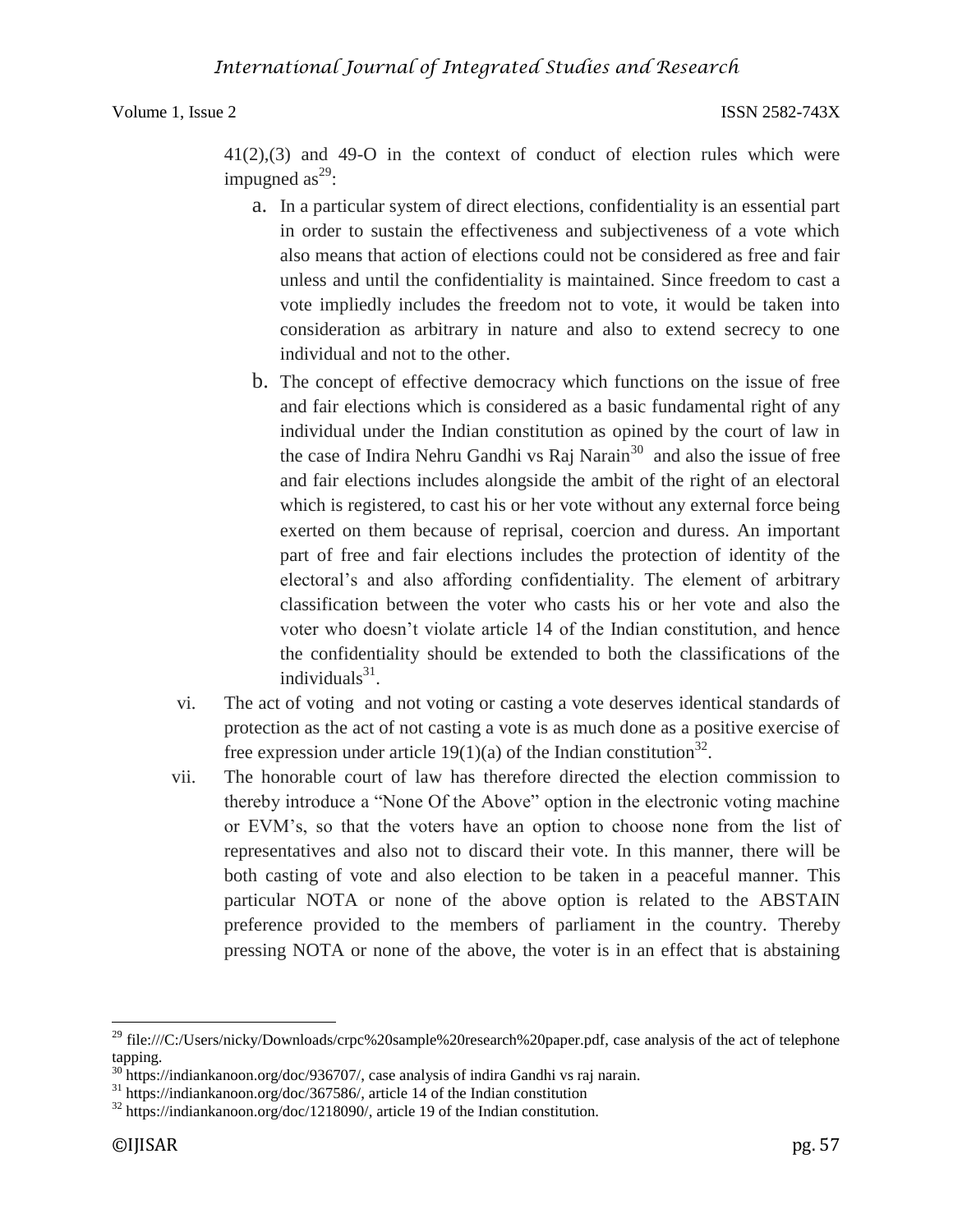from casting a vote as he or she doesn't find any of the mentioned candidates competent enough.

- viii. In the case of S.Raghubir Singh, the court has held that ballot confidentiality constitutes a postulate of the element of constitutional democracy and is also a privilege granted in the public interest in the country. Art 19 of the Indian constitution is infringed when this confidentiality is not maintained and also when an elector is compelled to disclose his or her vote<sup>33</sup>.
- ix. The honorable court of law has further stated that the right to confidentiality or secrecy is also recognized under article 21(3) of the universal declaration of human rights and article 25(b) of the international covenant on civil and political rights $^{34}$ .

## **CONCLUSION**

The particular act of telephone tapping was held to be valid in the American and other country's laws. Wiretapping or telephone tapping is a direct violation of right to privacy. The Right to privacy is considered to be a part of personal liberty which is enshrined under the Indian constitution. An individual has also a right to safeguard his or her privacy under different circumstances. Similar cases are evident that the government has to act in a contradictory manner to the fundamental rights of the individual and one of the noteworthy ones is the act of telephone interception. This particular act is considered as a major step taken by the government and also to intercept a conversation of an individual through a telephone and such a step directly violates upon the privacy of the individual. Any act of Interception of a telephonic conversation is not in violation of right to privacy except when it is done in the interest of the public at large and also in the time of emergency. This exception is mentioned under section 5(2) of the telegraph act. Interception of a telephonic conversation cannot be done in any case except when in the two different situations that is discussed above. Any kind of evidence that is acquired through an act of interception of a telephonic conversation is also not taken into consideration as a violation of right to privacy enshrined under the Indian constitution and it is even taken into account as admissible evidence before the court of law. Any act of Interception of telephonic conversation without seeking the permission or the grant of the government is in direct violation of right to privacy of a individual under the Indian constitution. The relative powers that are conferred upon the concerned authorities to intercept telephonic conversations are not absolute in nature; There are some defined reasonable restrictions that are attached to it. Telephonic conversations of an individual cannot be tapped unless and until some reasonable or justified grounds are provided to do such an act as no particular person shall be deprived of his or her personal liberty. Hence, an

 $\overline{\phantom{a}}$  $33$  https://indiankanoon.org/doc/505842/, case analysis of raghubir singh case.

<sup>&</sup>lt;sup>34</sup> https://www.un.org/en/udhrbook/pdf/udhr\_booklet\_en\_web.pdf, universal declaration of human rights.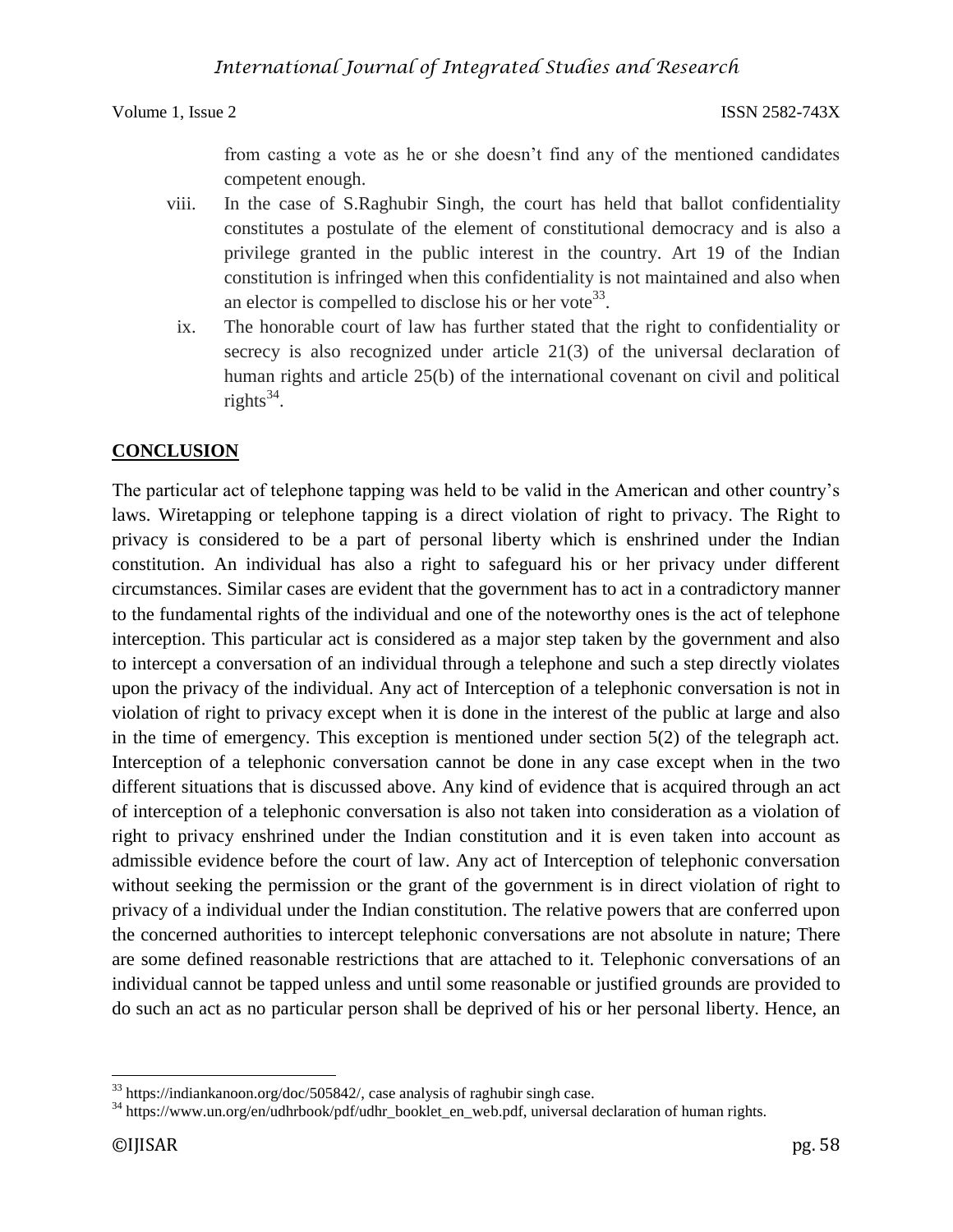act of phone taping is not in violation of right to privacy mentioned under the Indian constitution unless and until it is executed so for the interest of public or in any case of emergency.

## **BIBLIOGRAPHY**

- https://www.newyorker.com/culture/culture-desk/the-bootlegger-the-wiretap-and-thebeginning-of-privacy, an article written by Karen abbott in 2017.
- https://www.britannica.com/event/World-War-II, an article written by john graham.
- https://supreme.justia.com/cases/federal/us/389/347/, deals with the case of katz vs the United states
- https://epic.org/privacy/surveillance/fisa/, an analysis on FISA
- https://www.lawctopus.com/academike/article-21-of-the-constitution-of-india-right-tolife-and-personal-liberty/, deals with article 21 of the Indian constitution.
- https://g.co/kgs/XyBnhR
- $\bullet$  https://www.law.cornell.edu/wex/fourth\_amendment, describes the  $4<sup>th</sup>$  amendment to the American constitution.
- https://www.lawctopus.com/academike/article-21-of-the-constitution-of-india-right-tolife-and-personal-liberty/, deals with article 21 of the Indian constitution.
- https://indiankanoon.org/doc/1218090/, describes article 19 of the Indian constitution.
- https://globalfreedomofexpression.columbia.edu/cases/peoples-union-civil-liberties-vindia/, analysis of the act of telephone tapping with accordance with decided case laws.
- [https://en.wikipedia.org/wiki/Union\\_List,](https://en.wikipedia.org/wiki/Union_List) describes the union list of the Indian constitution
- [http://www.legislation.gov.uk/ukpga/1935/2/pdfs/ukpga\\_19350002\\_en.pdf,](http://www.legislation.gov.uk/ukpga/1935/2/pdfs/ukpga_19350002_en.pdf) government of India act of 1935.
- [https://dot.gov.in/act-rules-content/2442,](https://dot.gov.in/act-rules-content/2442) Indian telegraphic act of 1885
- https://en.wikipedia.org/wiki/Telephone call recording laws, various laws across the globe in the context of telephone tapping.
- [https://indiankanoon.org/doc/31276692/,](https://indiankanoon.org/doc/31276692/) act of telephone tapping analyzed with decided case laws.
- [https://en.wikipedia.org/wiki/Leased\\_line,](https://en.wikipedia.org/wiki/Leased_line) leased line defined and elaborated.
- [https://indiankanoon.org/doc/31276692/,](https://indiankanoon.org/doc/31276692/) act of telephone tapping analyzed with decided case laws.
- [http://lawtimesjournal.in/kuldip-nayar-v-union-of-india-and-ors-case-summary/,](http://lawtimesjournal.in/kuldip-nayar-v-union-of-india-and-ors-case-summary/) kuldip nayar case decied by the court of law.
- [https://indiankanoon.org/doc/981147/,](https://indiankanoon.org/doc/981147/) article 32 of the Indian constitution.
- [https://indiankanoon.org/doc/1218090/,](https://indiankanoon.org/doc/1218090/) article 19 of the Indian constitution.
- [http://legislative.gov.in/sites/default/files/A1950-43.pdf,](http://legislative.gov.in/sites/default/files/A1950-43.pdf) representation of peoples act of 1950.